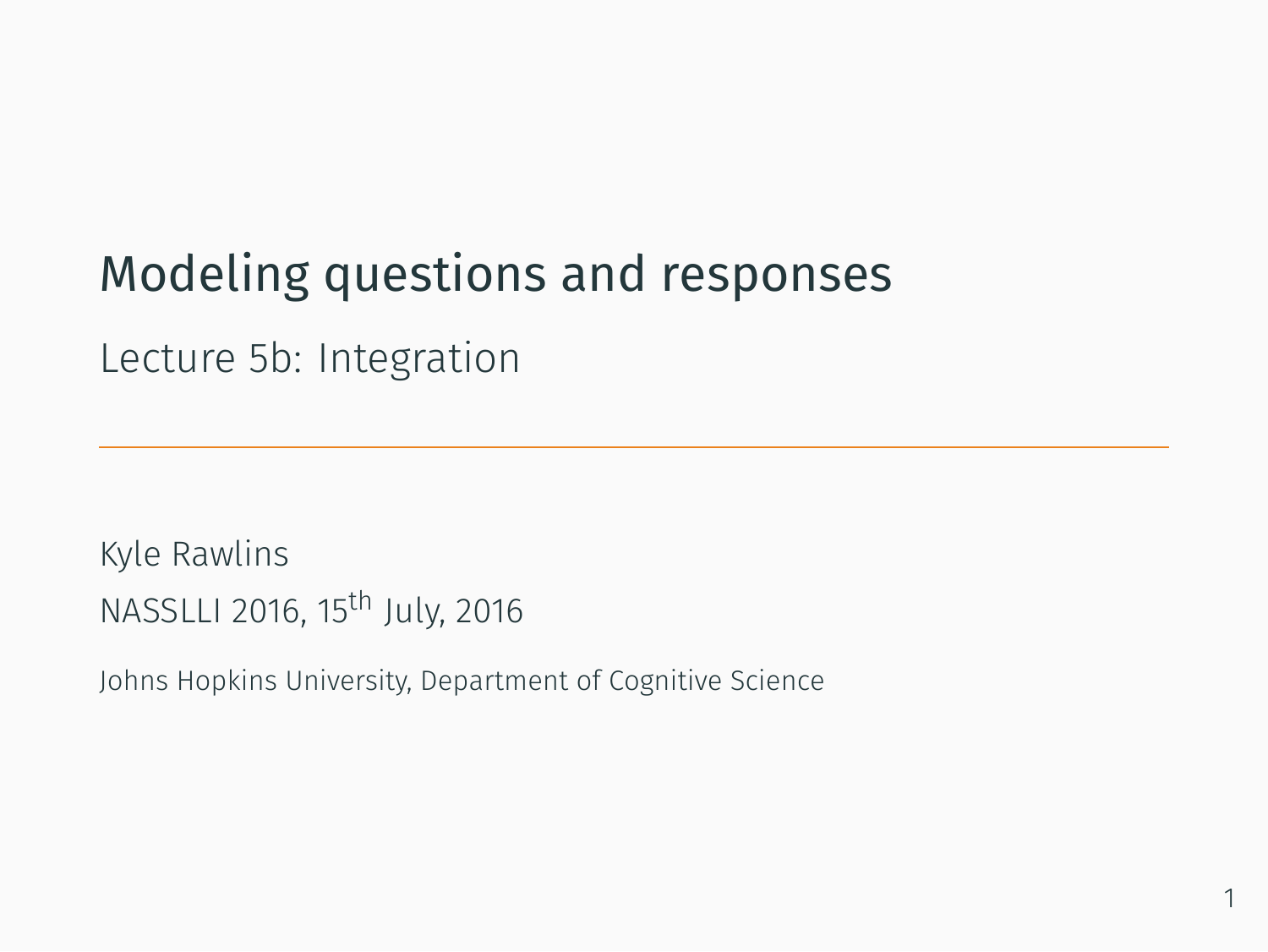- *Lecture 1*: Introducing questions and responses.
- *Lecture 2*: Representing question meanings.
- *Lecture 3*: The architecture of a QA system.
- *Lecture 4-5*: The dynamics of responses.
- *⇒ Lecture 5b*: Integration.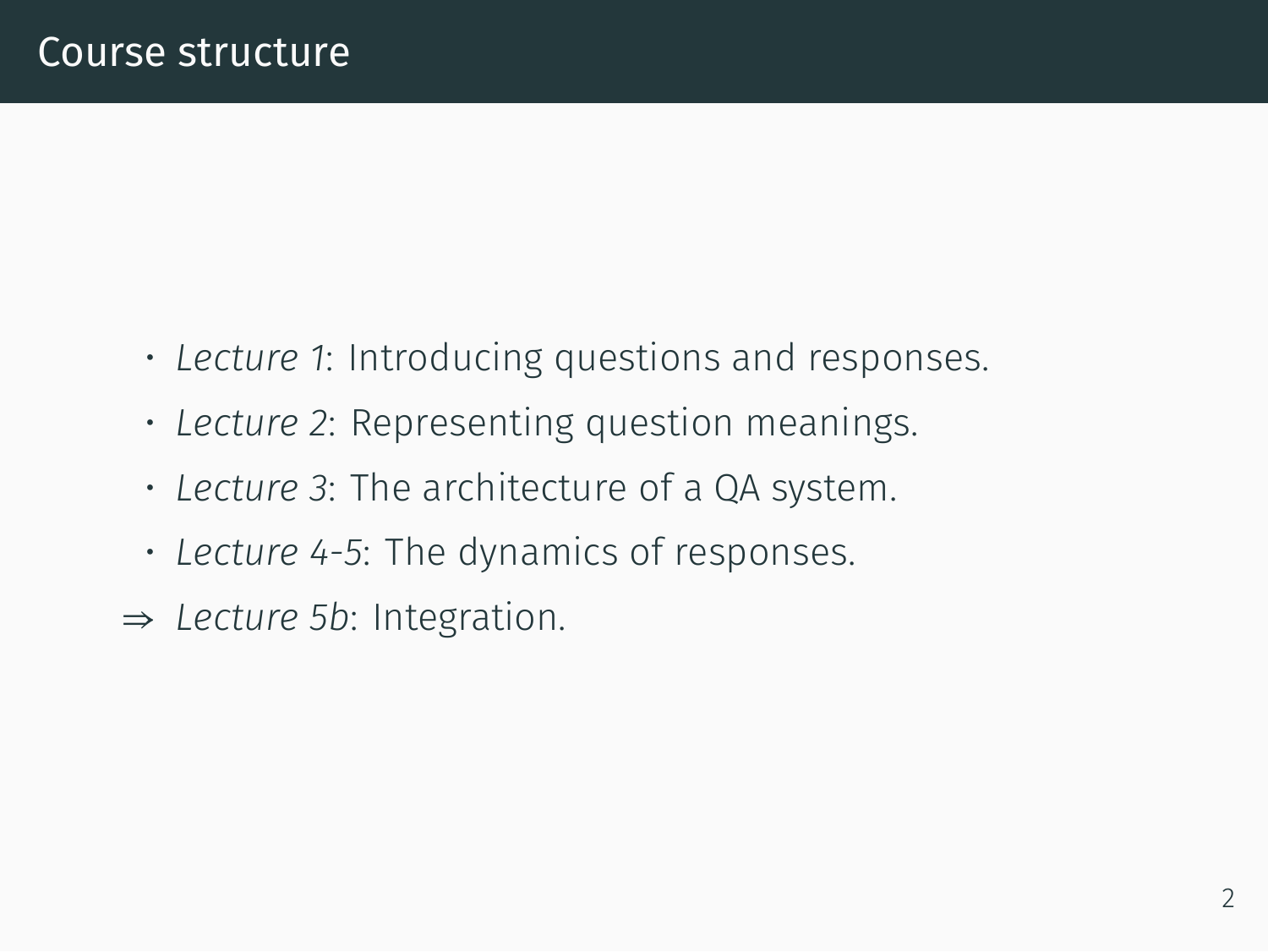. Questions in discourse: two parallel fields . Question Answering (QA; NLP/Computational Linguistics) Linguistics/philosophy (semantics/pragmatics)

- Develop, introduce and compare core theories in both fields, from the perspective of linguistics.
- QA running in parallel to linguistic work on questions since Baseball, 1963. This course focused on open-domain QA.
- What could the linguistics *⇔* QA interaction look like (if it existed)?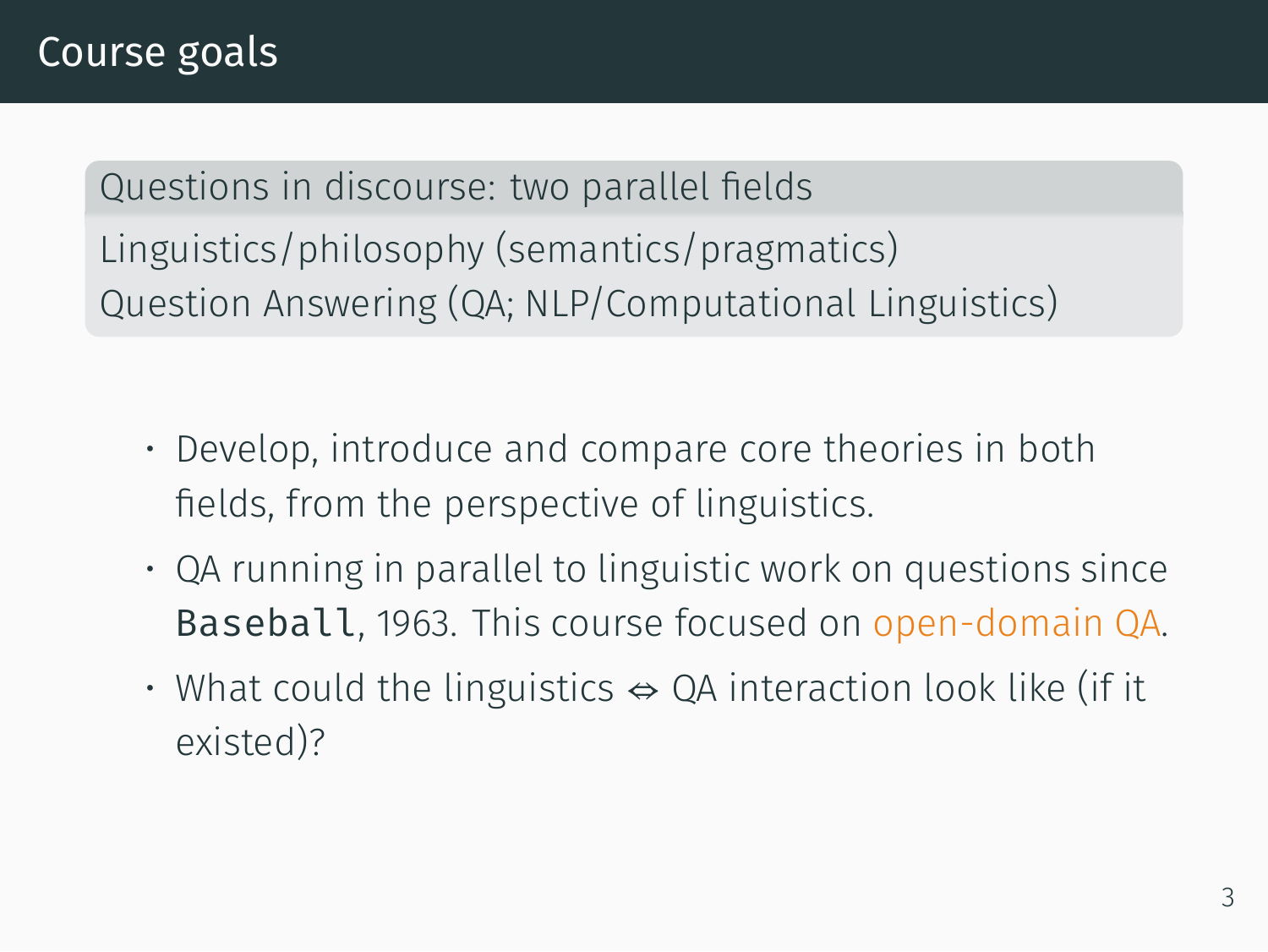Big questions:

- 1. What are the commonalities in 'semantics' (representations of question meaning)?
- 2. What are the commonalities in the pragmatics of responses?
- 3. How could a QA system in 2050 be impacted (in principle) by linguistic theory?
- 4. What do QA systems do that linguistic theory doesn't cover?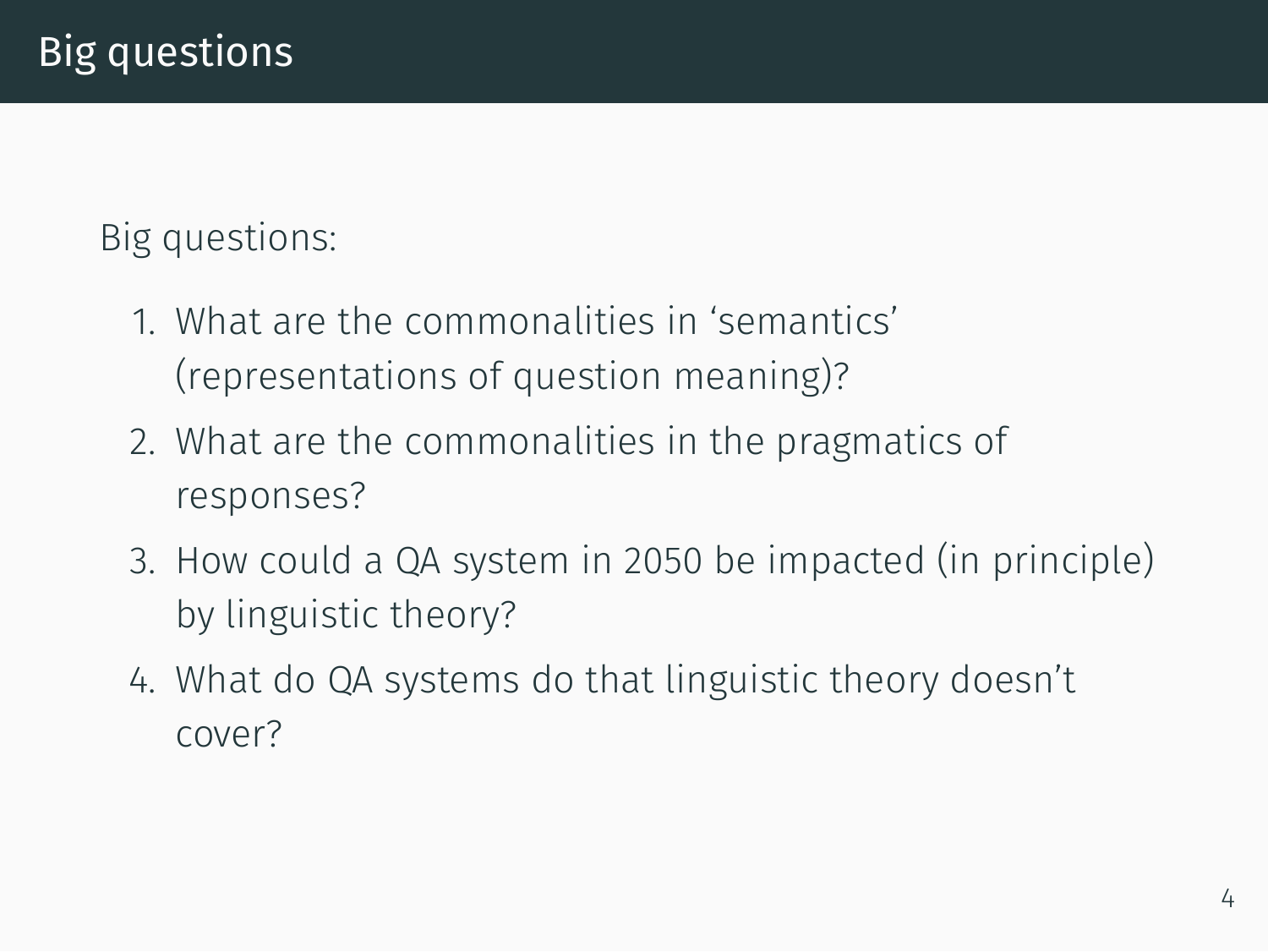#### Decomposing QA (lectures 2-3)

#### Moldovan & Surdeanu (2003) fig 4:



Fig. 4. A generic QA System architecture.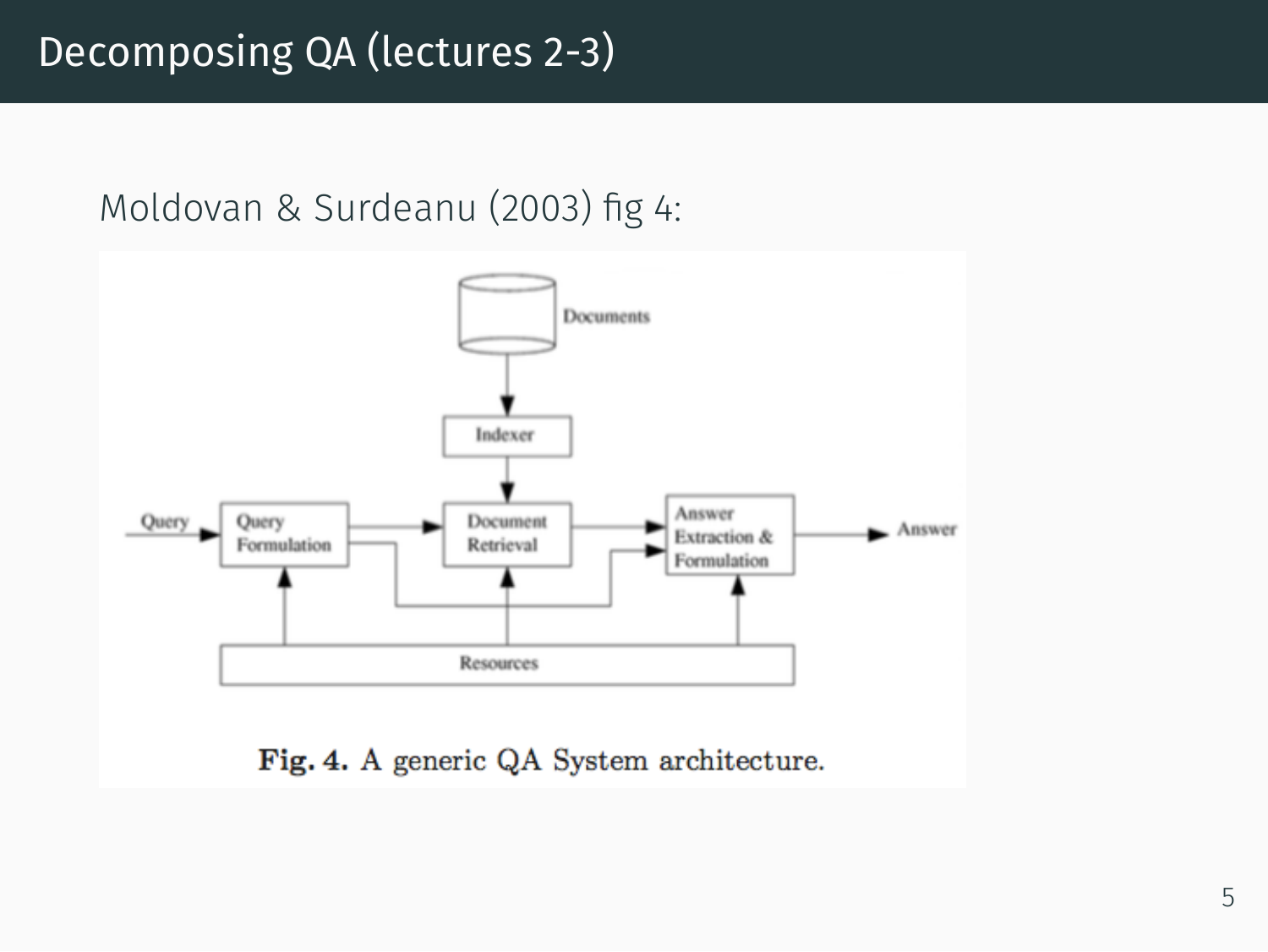Responses come in two kinds:

- 1. Address an element on the table (relevance). (What is the common ground like?)
	- Accept or dispute an assertion.
	- Contribute to resolving a question.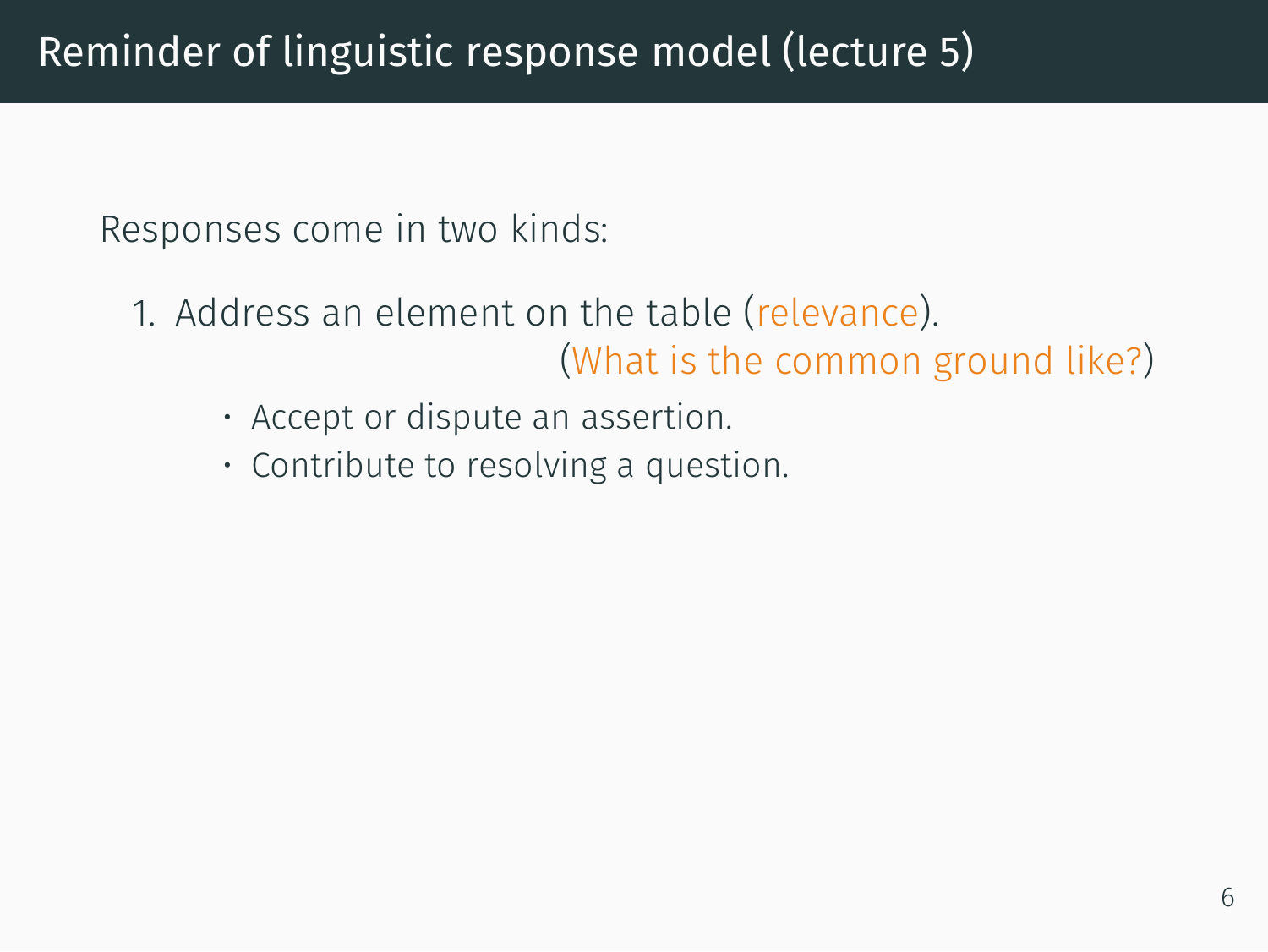Responses come in two kinds:

- 1. Address an element on the table (relevance). (What is the common ground like?)
	- Accept or dispute an assertion.
	- Contribute to resolving a question.
- 2. Manipulate the table. (What is the discourse like?)
	- Enter/exit the discourse.
	- Reject a move (question/assertion) altogether.
	- Contribute to dispelling a QUD (deny presupposition, express ignorance, ...)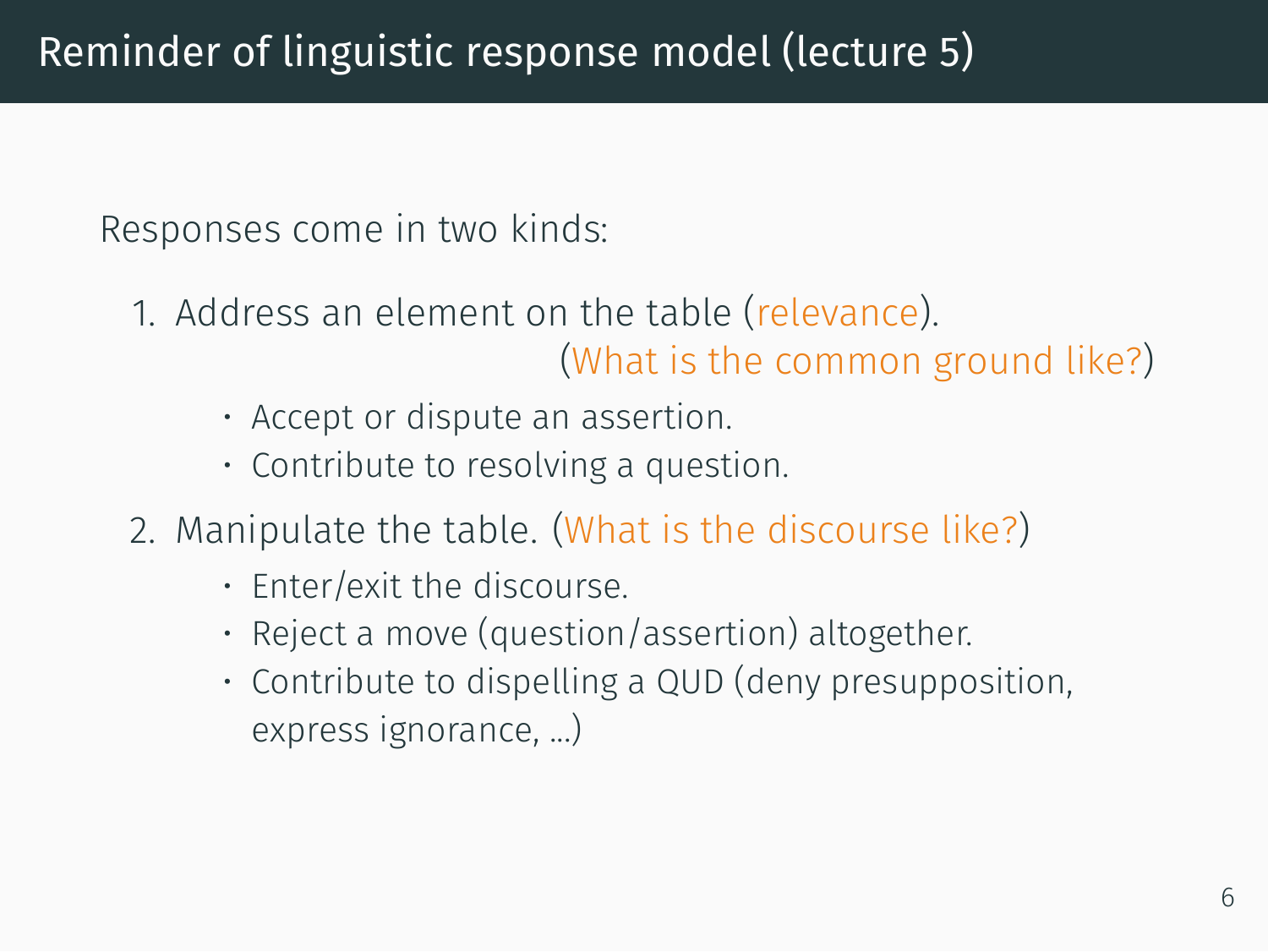# Semantic commonalities (1)

. . formation that would be relevant to resolving a question. Alternative semantics: directly represent (in various ways) in-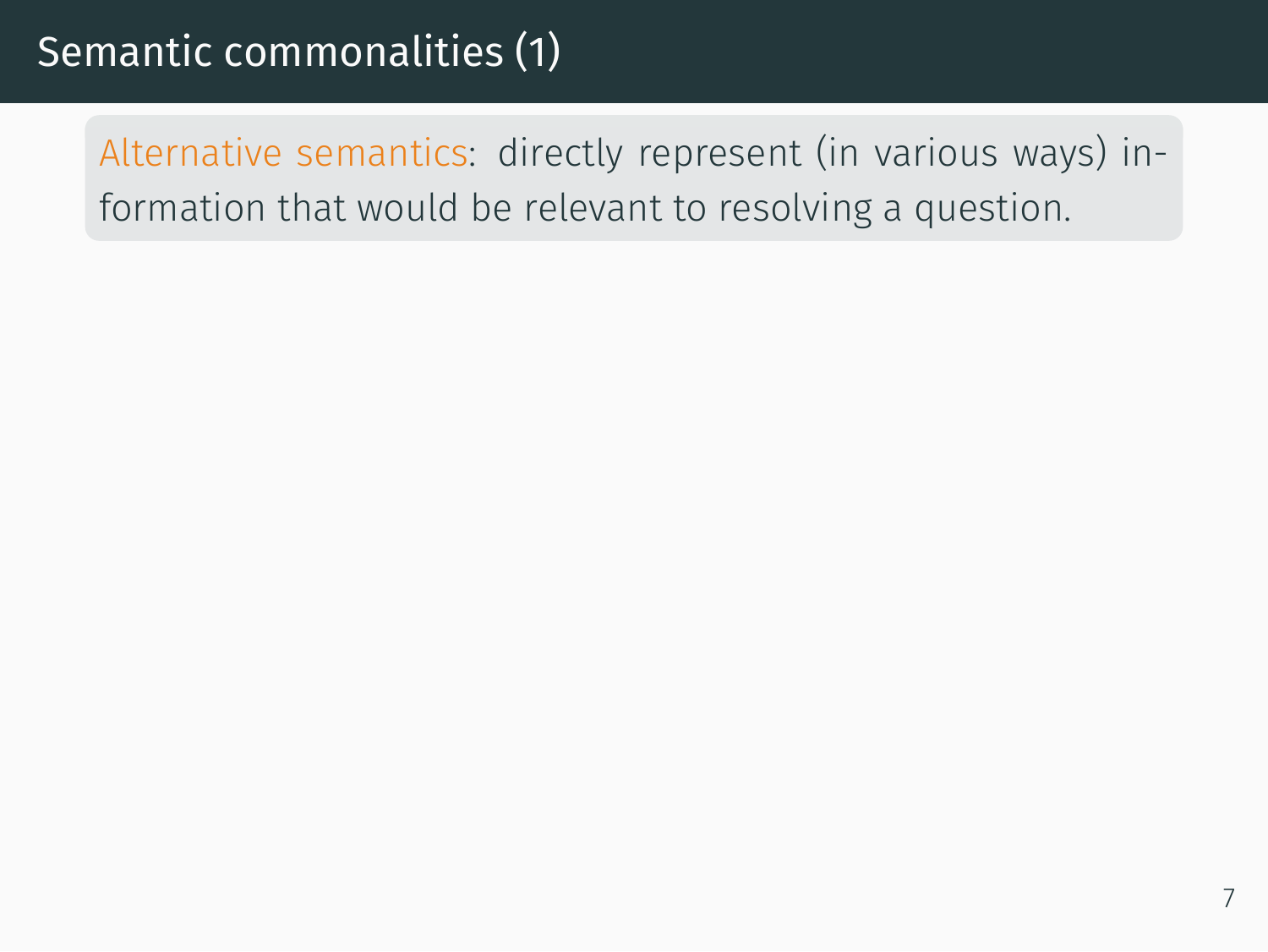# Semantic commonalities (1)

. . formation that would be relevant to resolving a question. Alternative semantics: directly represent (in various ways) in-

- Closest thing we find: unstructured topic models. Distribution over content words is a proxy for distribution over relevant information.
- Clusters of words  $\rightsquigarrow$  what people tend to say when using those words. (Given enough text).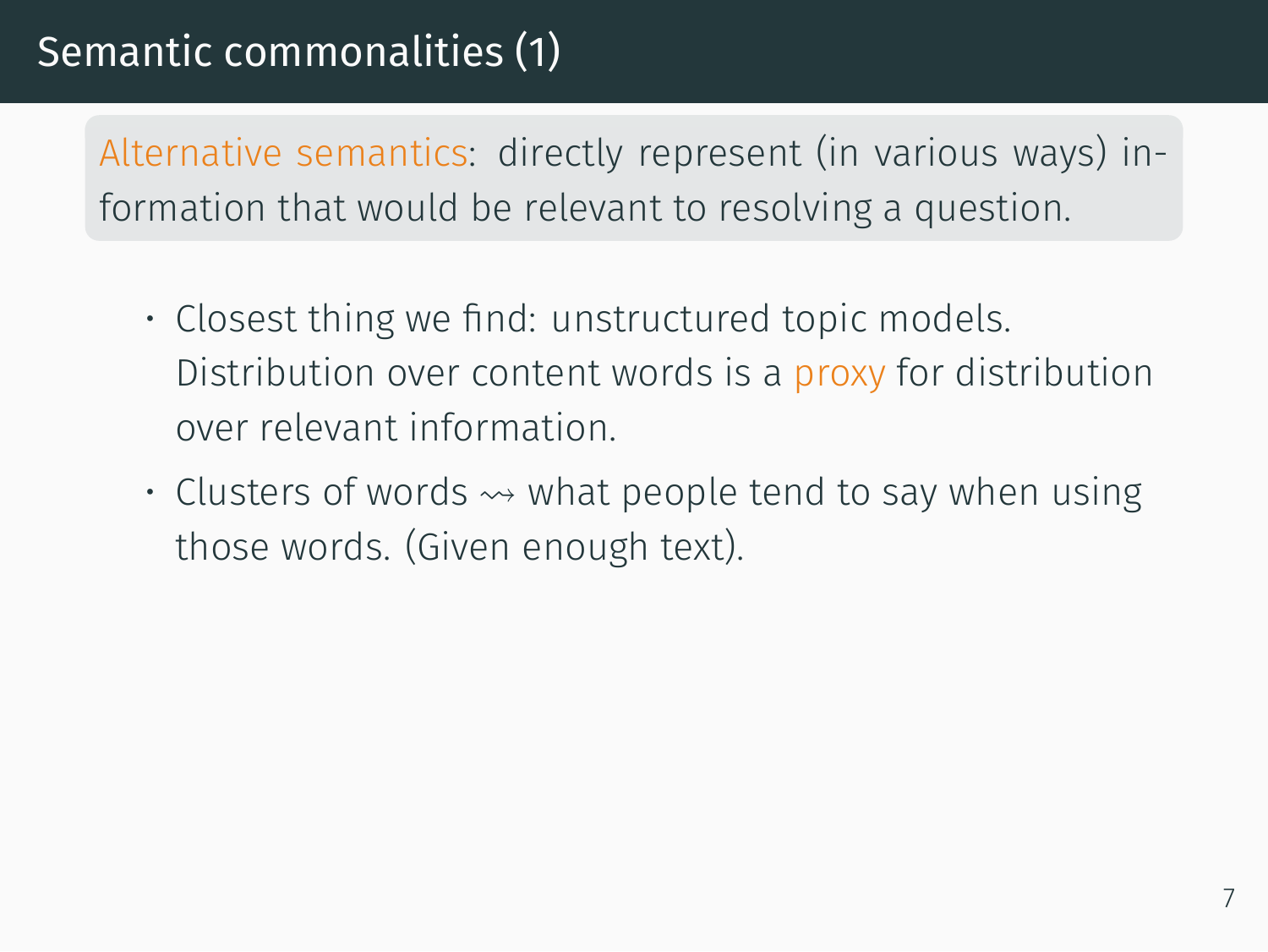# Semantic commonalities (1)

. . formation that would be relevant to resolving a question. Alternative semantics: directly represent (in various ways) in-

- Closest thing we find: unstructured topic models. Distribution over content words is a proxy for distribution over relevant information.
- Clusters of words  $\rightsquigarrow$  what people tend to say when using those words. (Given enough text).
- More sophisticated approaches (partly used in e.g. Watson): topic model over pieces of semantics representations.
- Can these match up?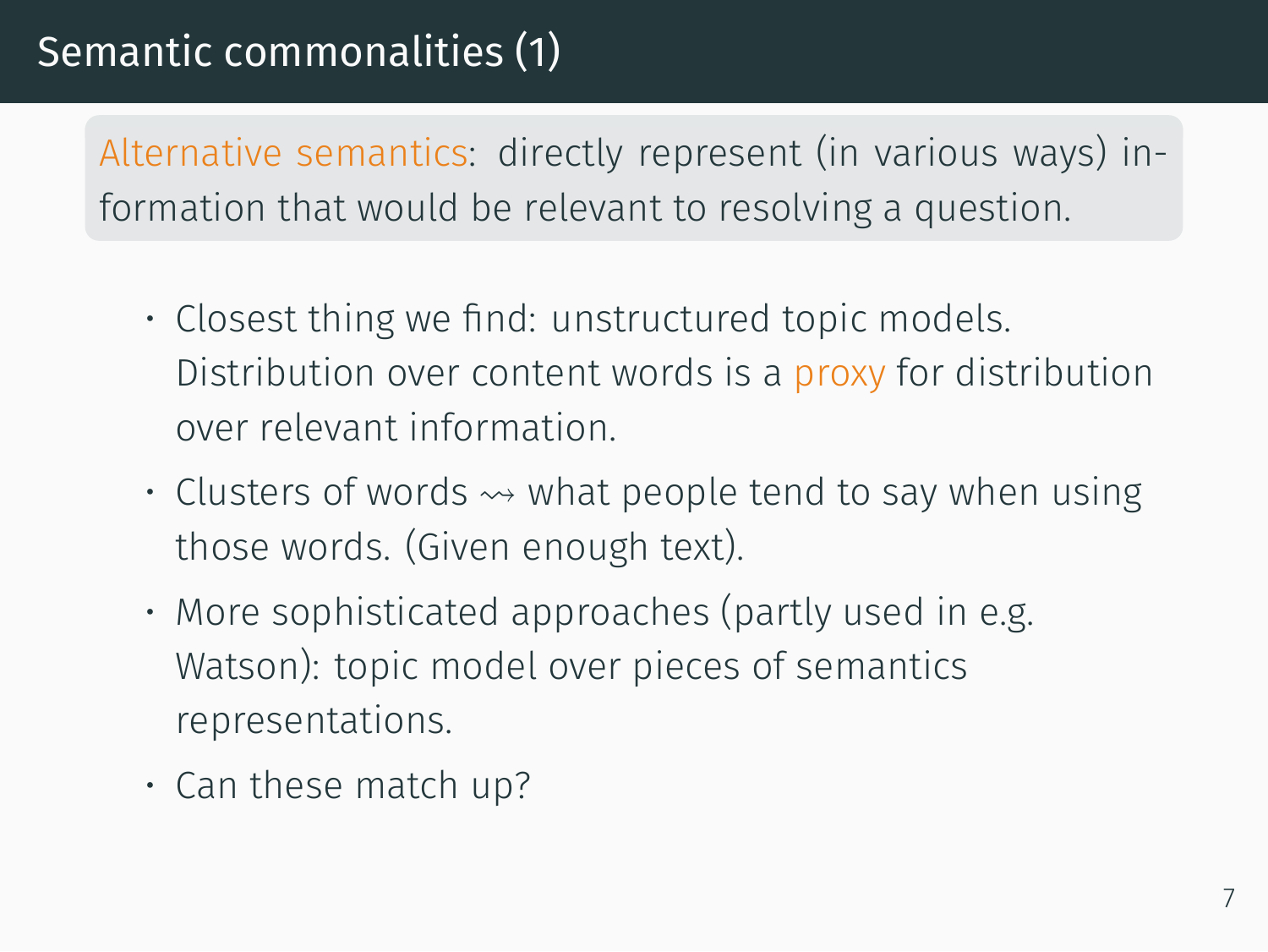#### Semantic commonalities (2)

. . (Property denotation) Structured meanings: explicitly represent how a fragment answer should fit into the semantic structure of the question.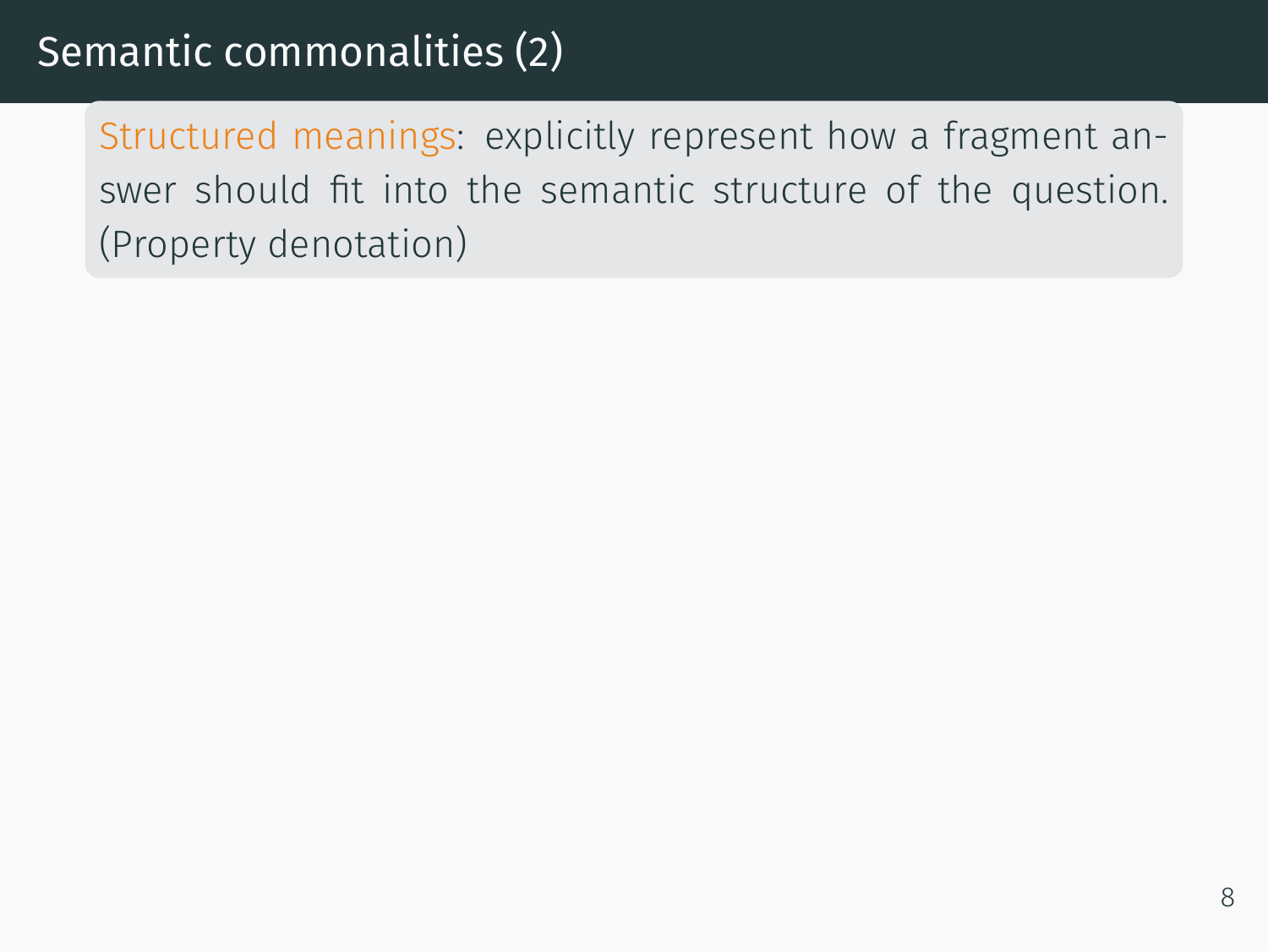## Semantic commonalities (2)

. . (Property denotation) Structured meanings: explicitly represent how a fragment answer should fit into the semantic structure of the question.

- Classical query approach: questions translated as database queries.
- Closely analogous to modern structured meaning approaches (Ginzburg).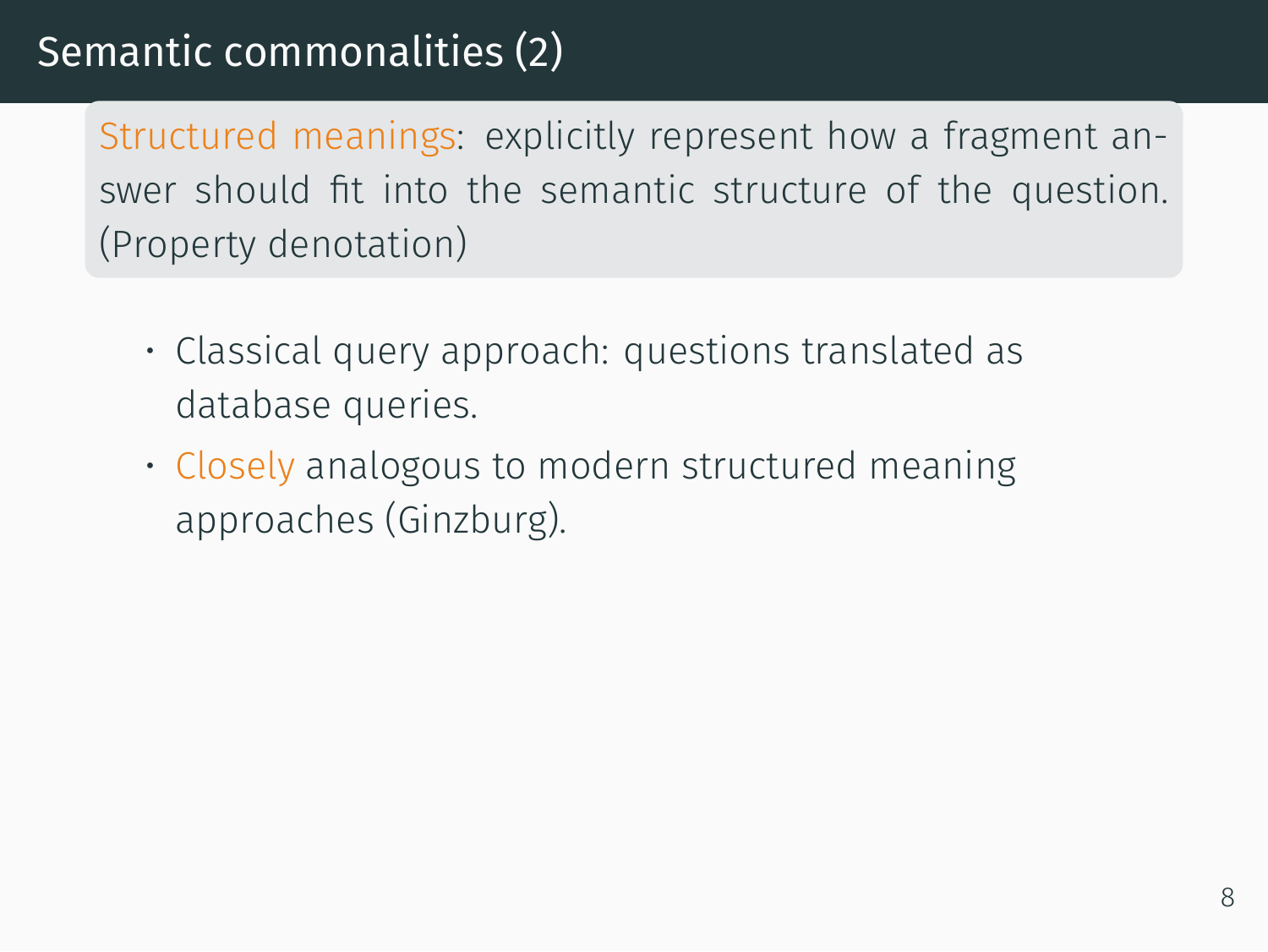# Semantic commonalities (2)

. . (Property denotation) Structured meanings: explicitly represent how a fragment answer should fit into the semantic structure of the question.

- Classical query approach: questions translated as database queries.
- Closely analogous to modern structured meaning approaches (Ginzburg).
- Modern descendent of query combines Information Retrieval techniques: questions as graph-structured topics. Align topics probabilistically with knowledge-base.
- Meeting point: linguistically informed semantic parsing *⇔* current IR techniques?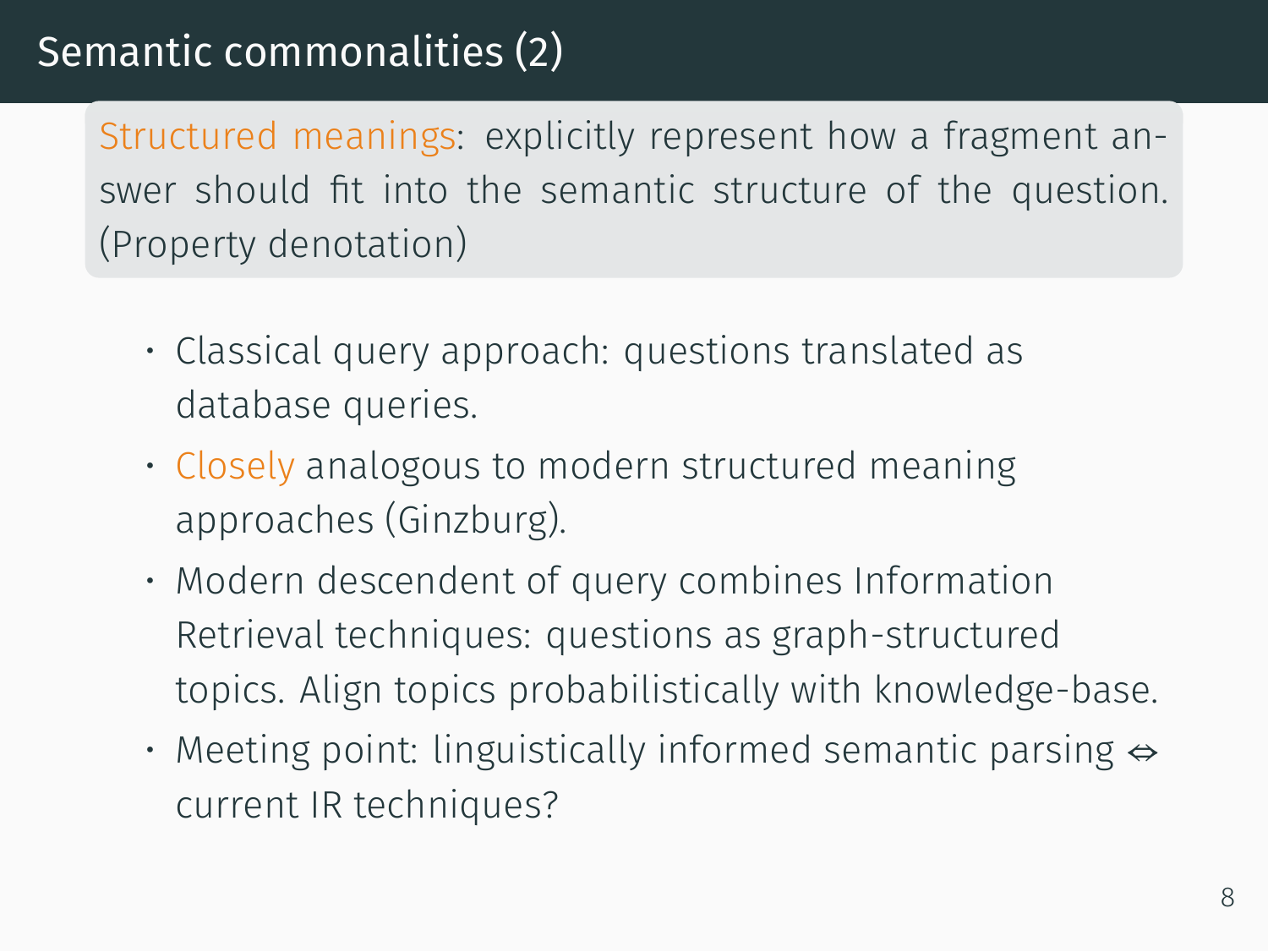#### Pragmatic comparison

We focused on QA systems with extremely limited pragmatics basically Q-A games.

• A lot of effort to make sure that extracted fragment answers are highly relevant (as complete answers) to question. That's it.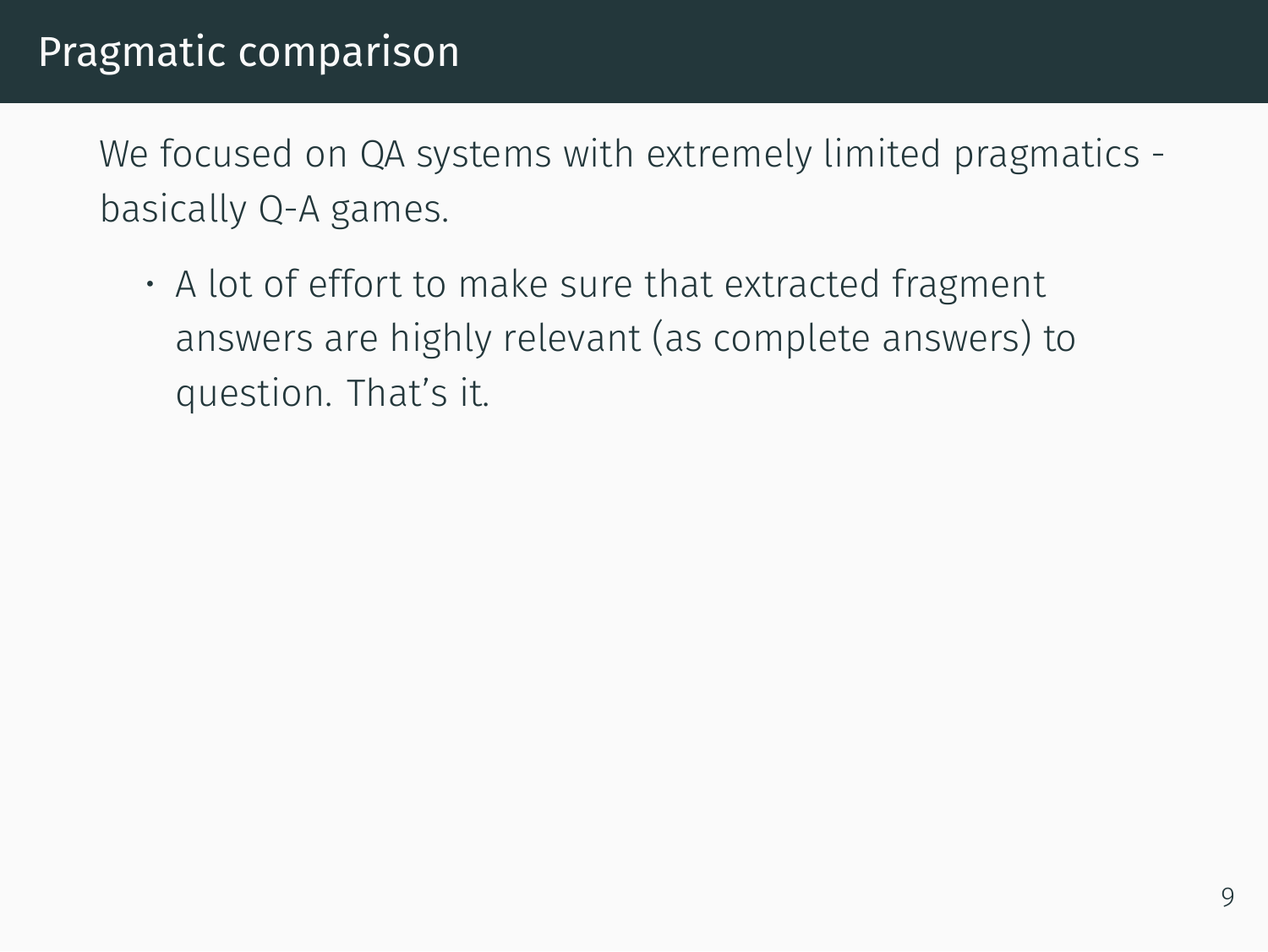#### Pragmatic comparison

We focused on QA systems with extremely limited pragmatics basically Q-A games.

- A lot of effort to make sure that extracted fragment answers are highly relevant (as complete answers) to question. That's it.
- In contrast: linguistic responses are a rich class that goes well outside core complete answers. Not to mention, hierarchical discourse structures.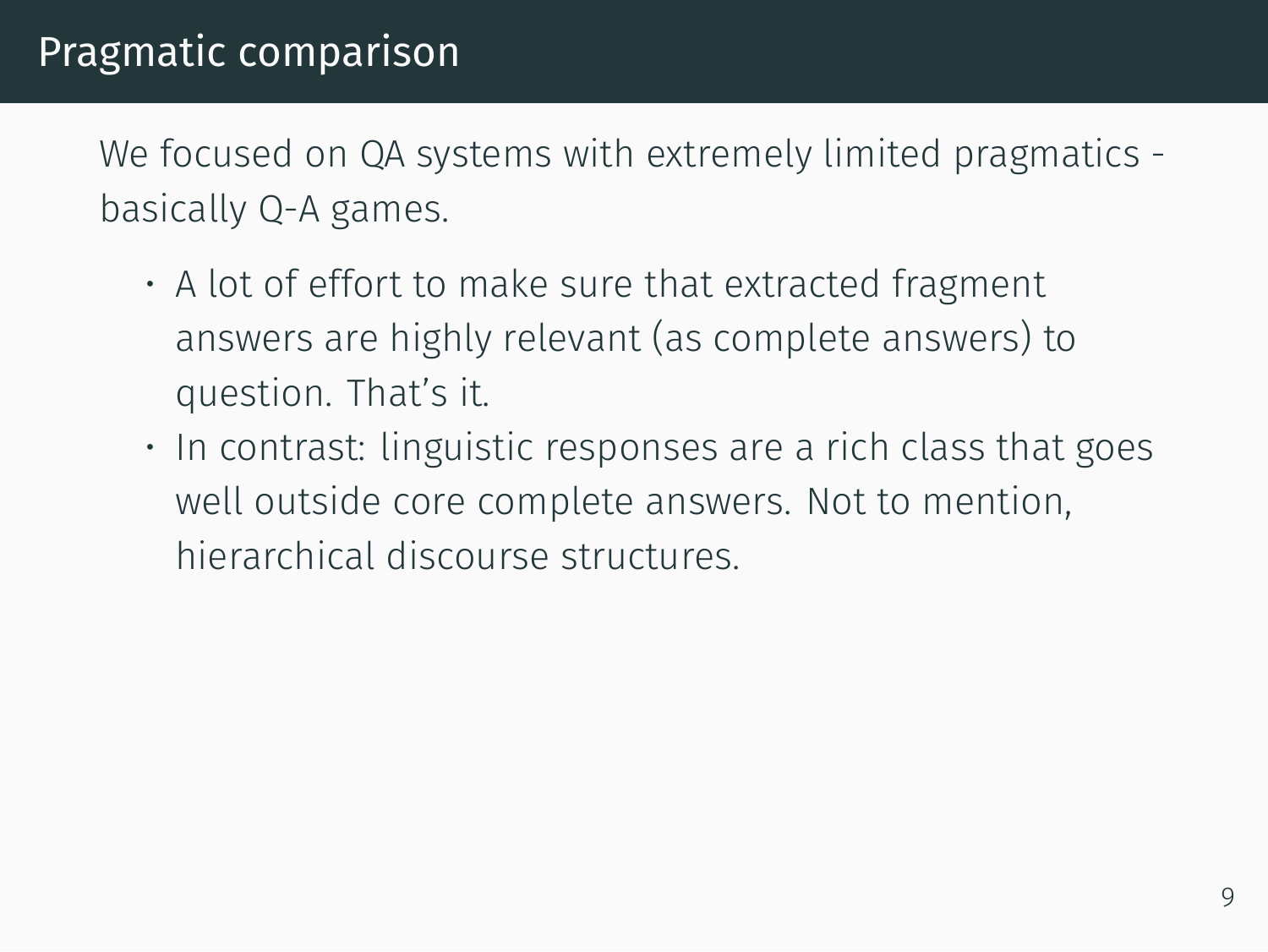We focused on QA systems with extremely limited pragmatics basically Q-A games.

- A lot of effort to make sure that extracted fragment answers are highly relevant (as complete answers) to question. That's it.
- In contrast: linguistic responses are a rich class that goes well outside core complete answers. Not to mention, hierarchical discourse structures.
- There exist systems that try to deal with more of this. Complex Interactive Question Answering (TREC track): allow for clarification questions, objections to proposed responses, etc.
- Major challenge: evaluation. (Diekema et al. 2003)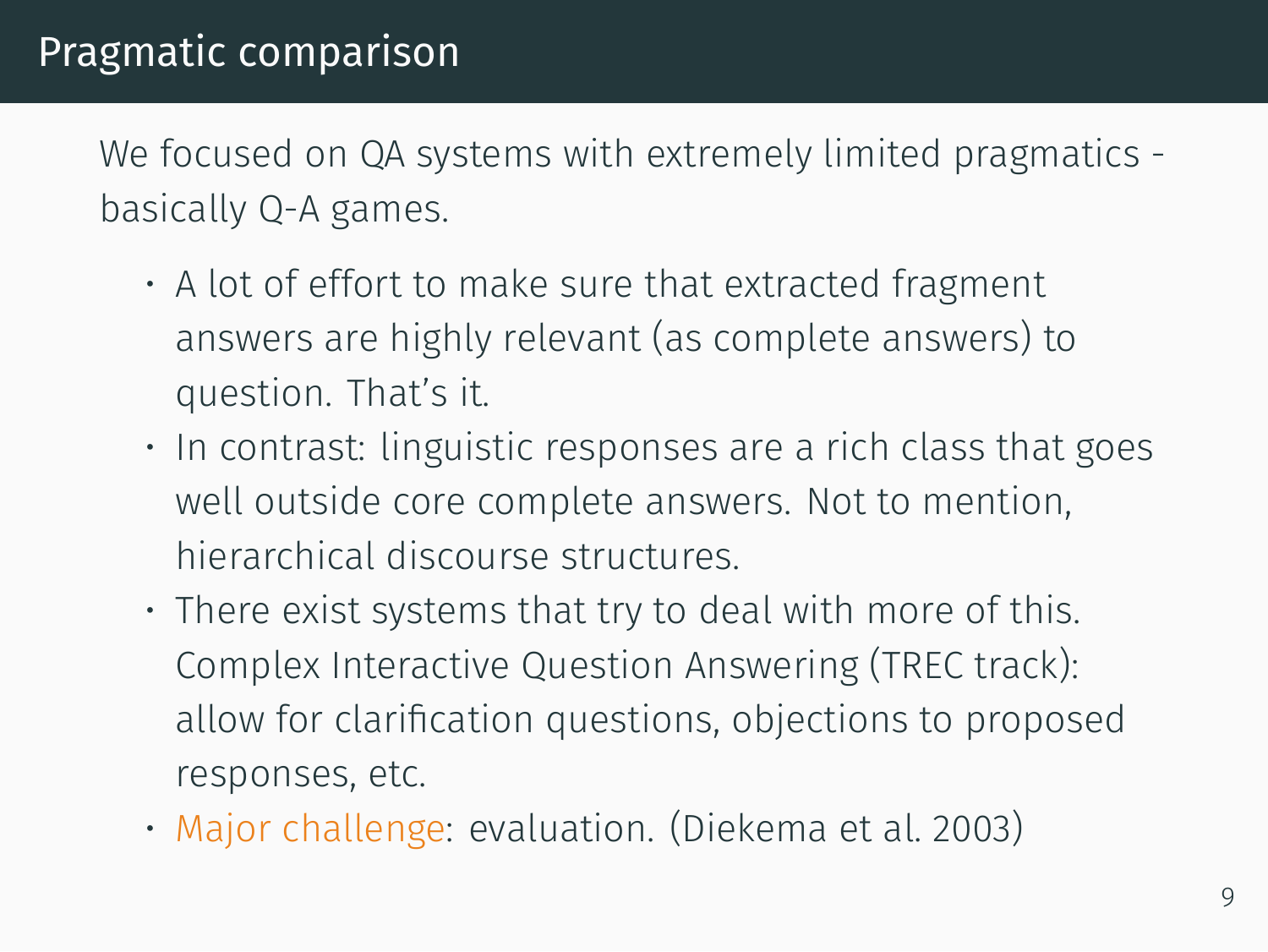We focused on QA systems with extremely limited pragmatics basically Q-A games.

- A lot of effort to make sure that extracted fragment answers are highly relevant (as complete answers) to question. That's it.
- In contrast: linguistic responses are a rich class that goes well outside core complete answers. Not to mention, hierarchical discourse structures.
- There exist systems that try to deal with more of this. Complex Interactive Question Answering (TREC track): allow for clarification questions, objections to proposed responses, etc.
- Major challenge: evaluation. (Diekema et al. 2003)
- $\cdot$  (Also: closed-domain dialogue systems. Things like Siri.)  $\overline{\phantom{a}}$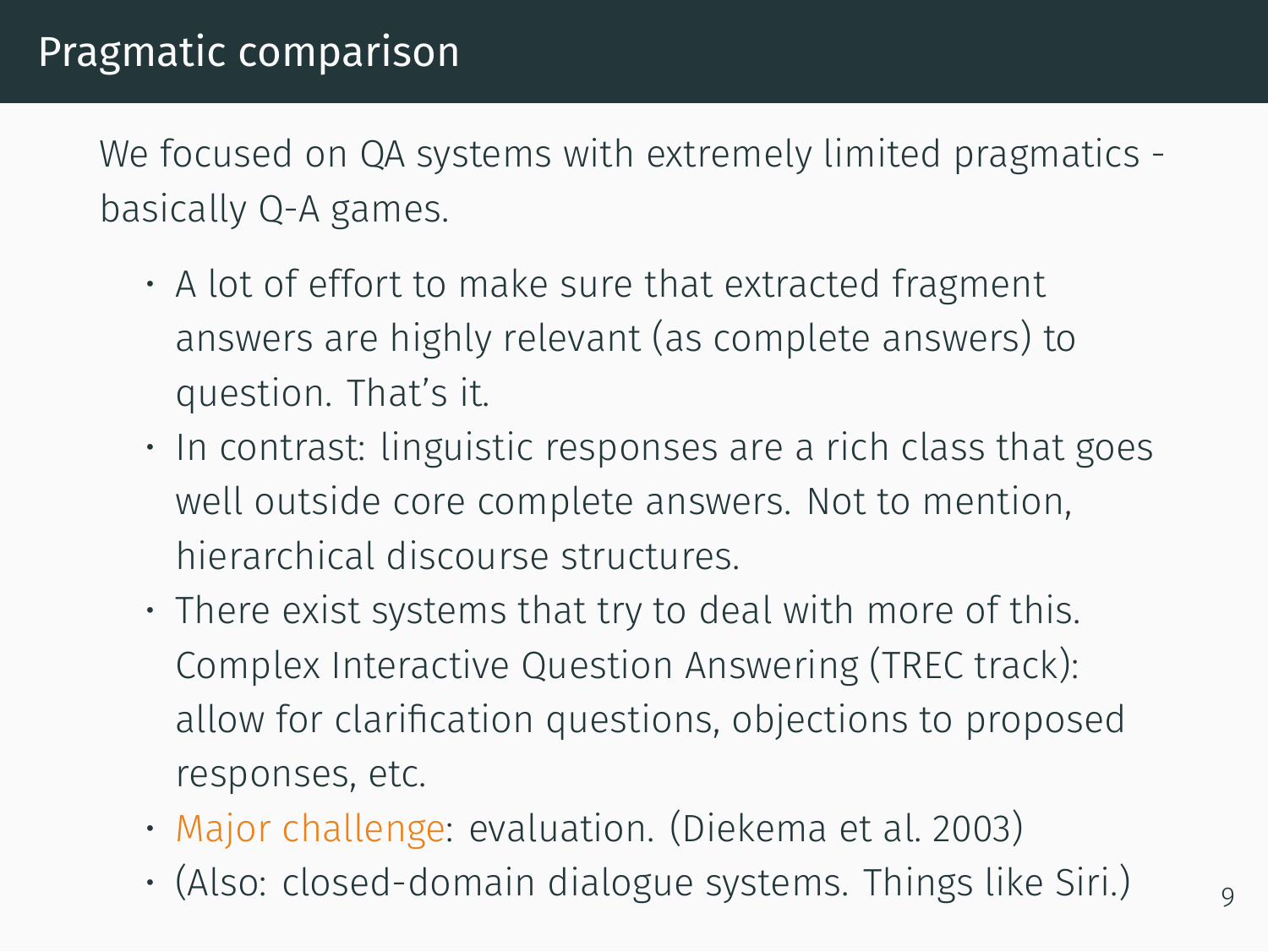. . answers to questions. The major thing QA has that linguistics doesn't is a plethora of methods for searching bodies of information to actually find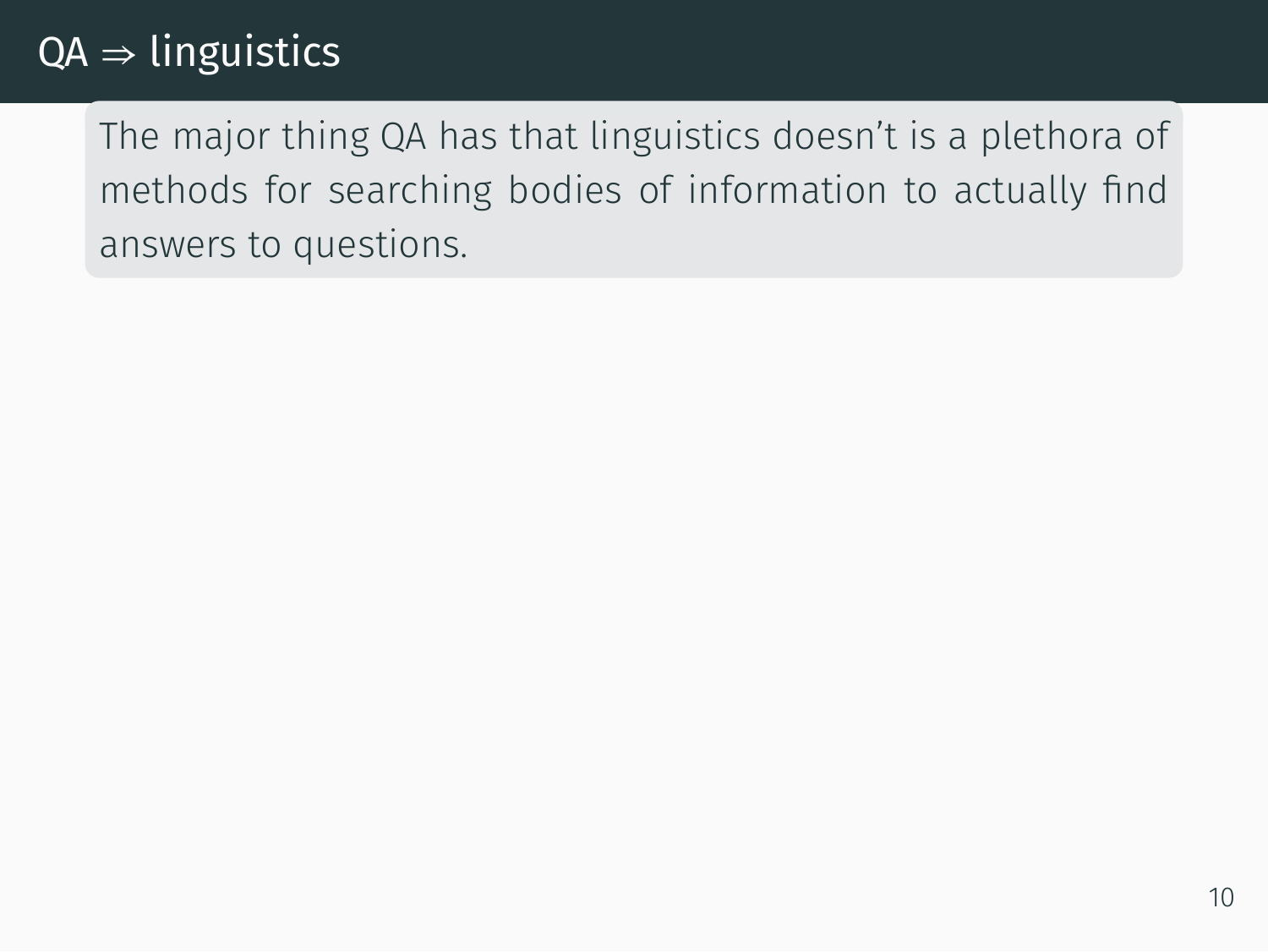. . answers to questions. The major thing QA has that linguistics doesn't is a plethora of methods for searching bodies of information to actually find

• Suggestion: when thinking about constituent questions in an alternative semantics way, this search is inextricably tied to inferring the alternatives that a questioner has in mind.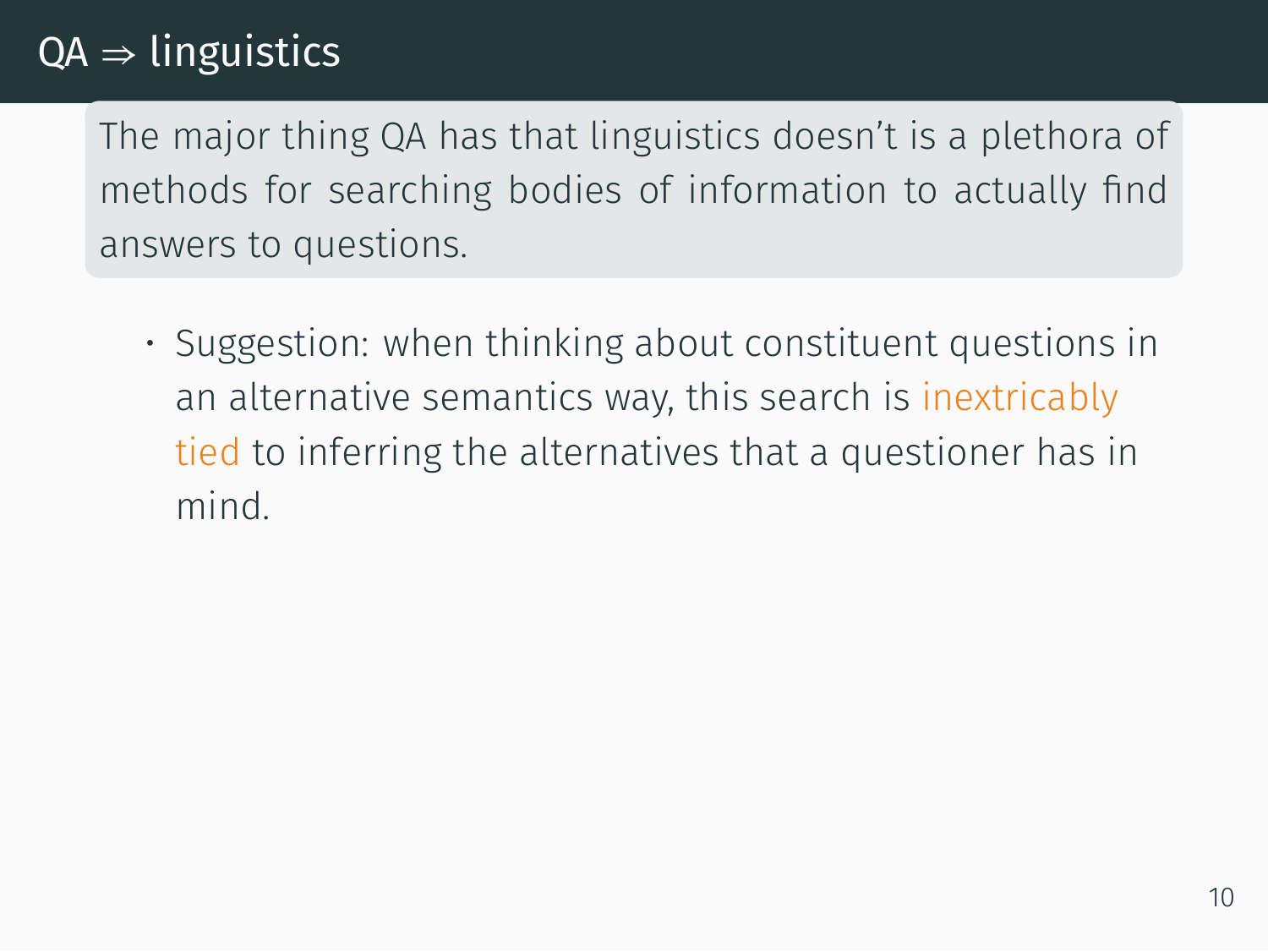. . answers to questions. The major thing QA has that linguistics doesn't is a plethora of methods for searching bodies of information to actually find

- Suggestion: when thinking about constituent questions in an alternative semantics way, this search is inextricably tied to inferring the alternatives that a questioner has in mind.
- Particular case of interest is domain restriction for constituent questions. Watson (for example) has a substantial amount of engineering for this.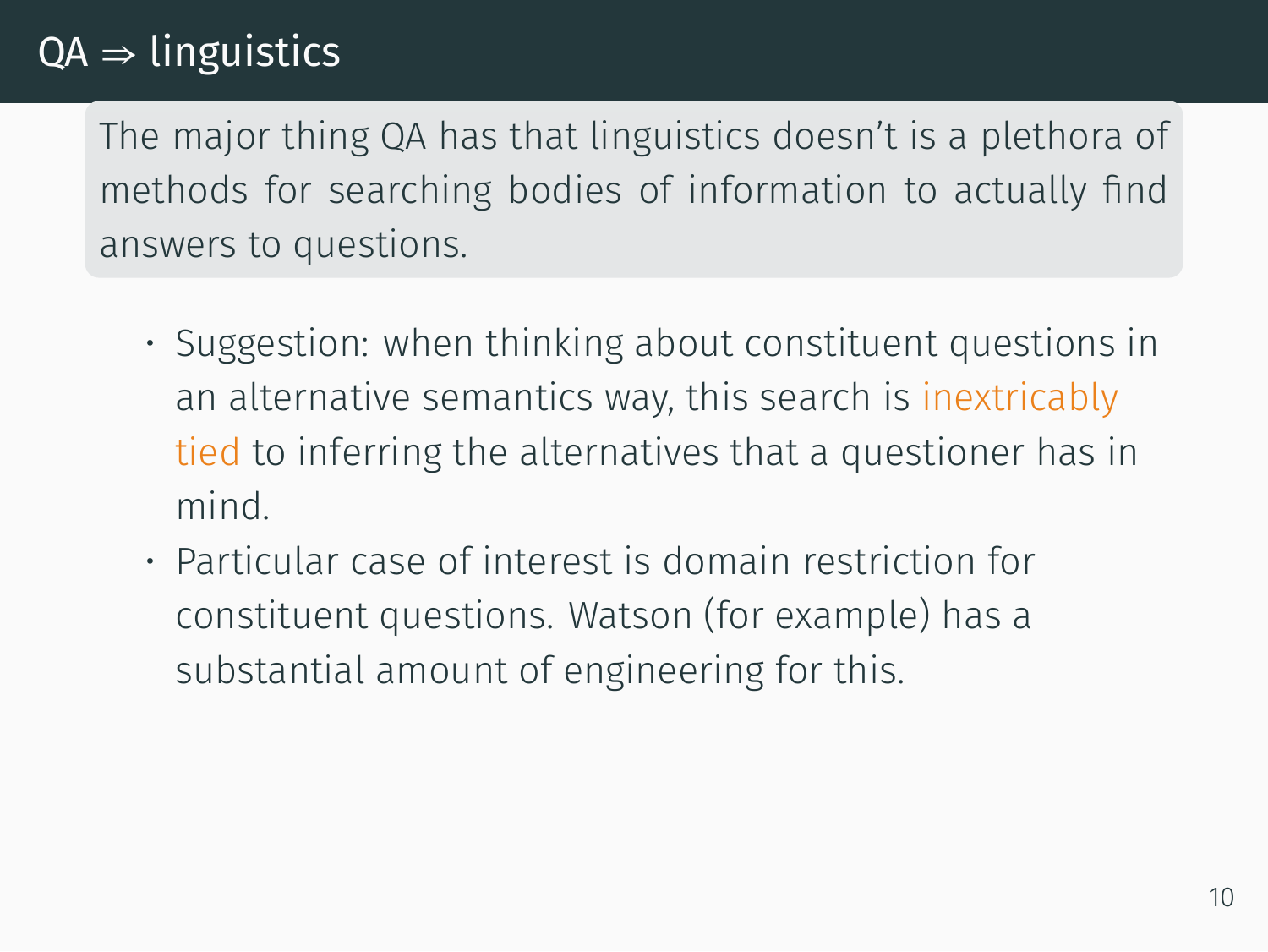. . answers to questions. The major thing QA has that linguistics doesn't is a plethora of methods for searching bodies of information to actually find

- Suggestion: when thinking about constituent questions in an alternative semantics way, this search is inextricably tied to inferring the alternatives that a questioner has in mind.
- Particular case of interest is domain restriction for constituent questions. Watson (for example) has a substantial amount of engineering for this.
- Can we learn anything about semantic representations from successful computational semantics approaches? One potential moral is flexibility (counter-intuitive from linguistic perspective). 10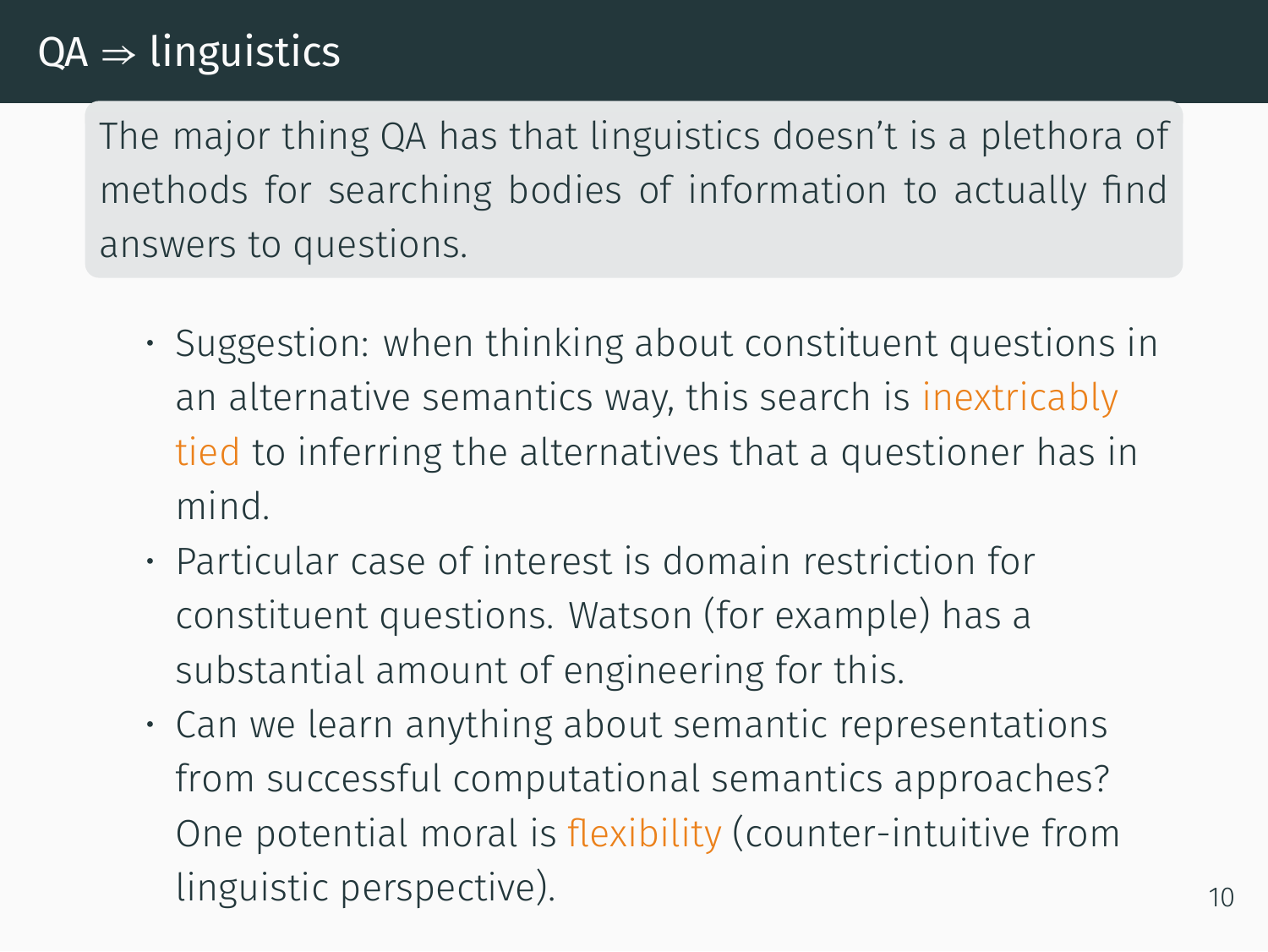.A rich theory of pragmatics and responses.

• A full QA system with human-like behavior will have to infer from the asked question to goals of the asker. Covert QUDs, domain goals, etc.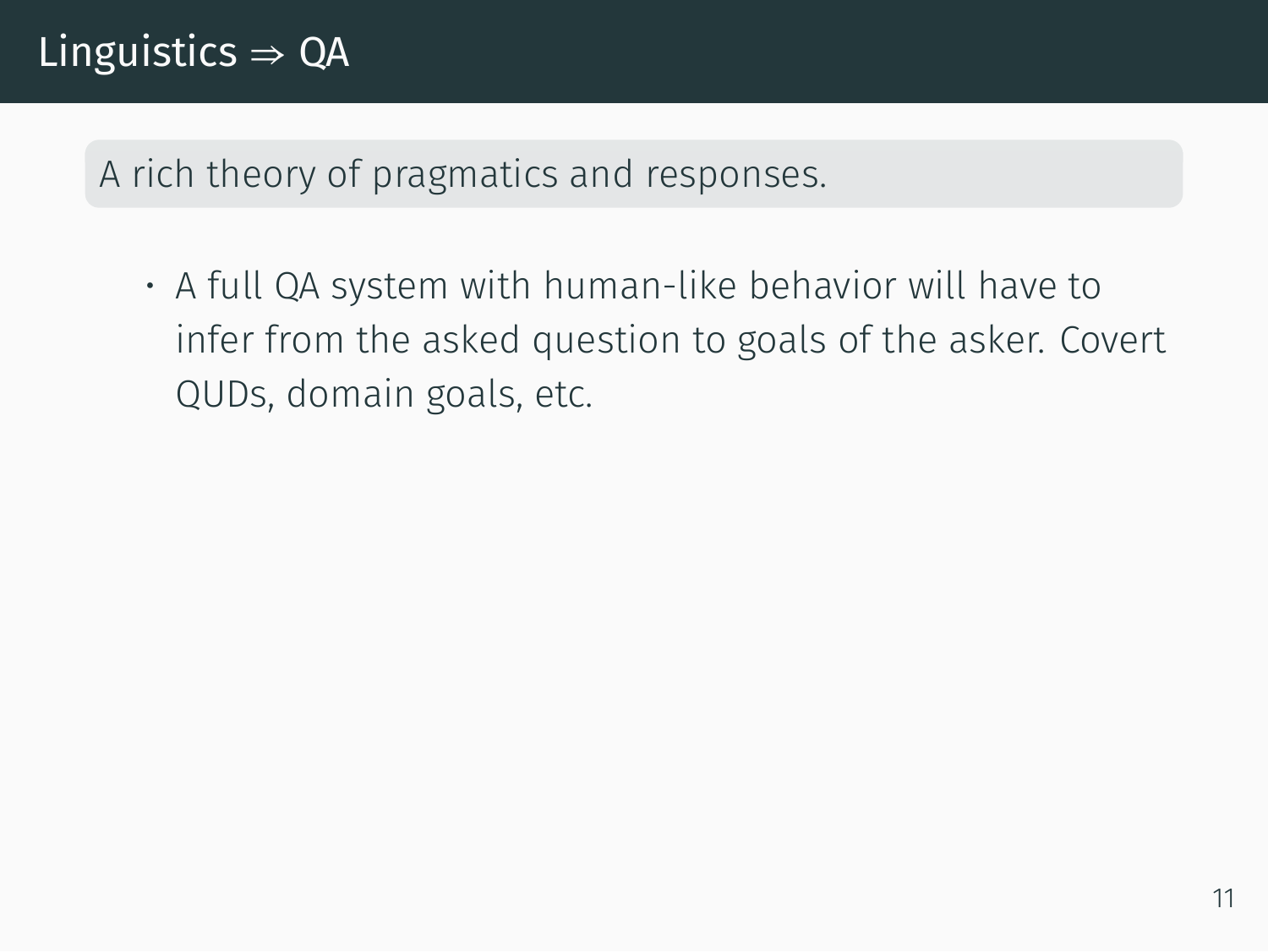.A rich theory of pragmatics and responses.

- A full QA system with human-like behavior will have to infer from the asked question to goals of the asker. Covert QUDs, domain goals, etc.
- Ideally: tailor response to these goals. For example: inference from single polar question to bigger QUD.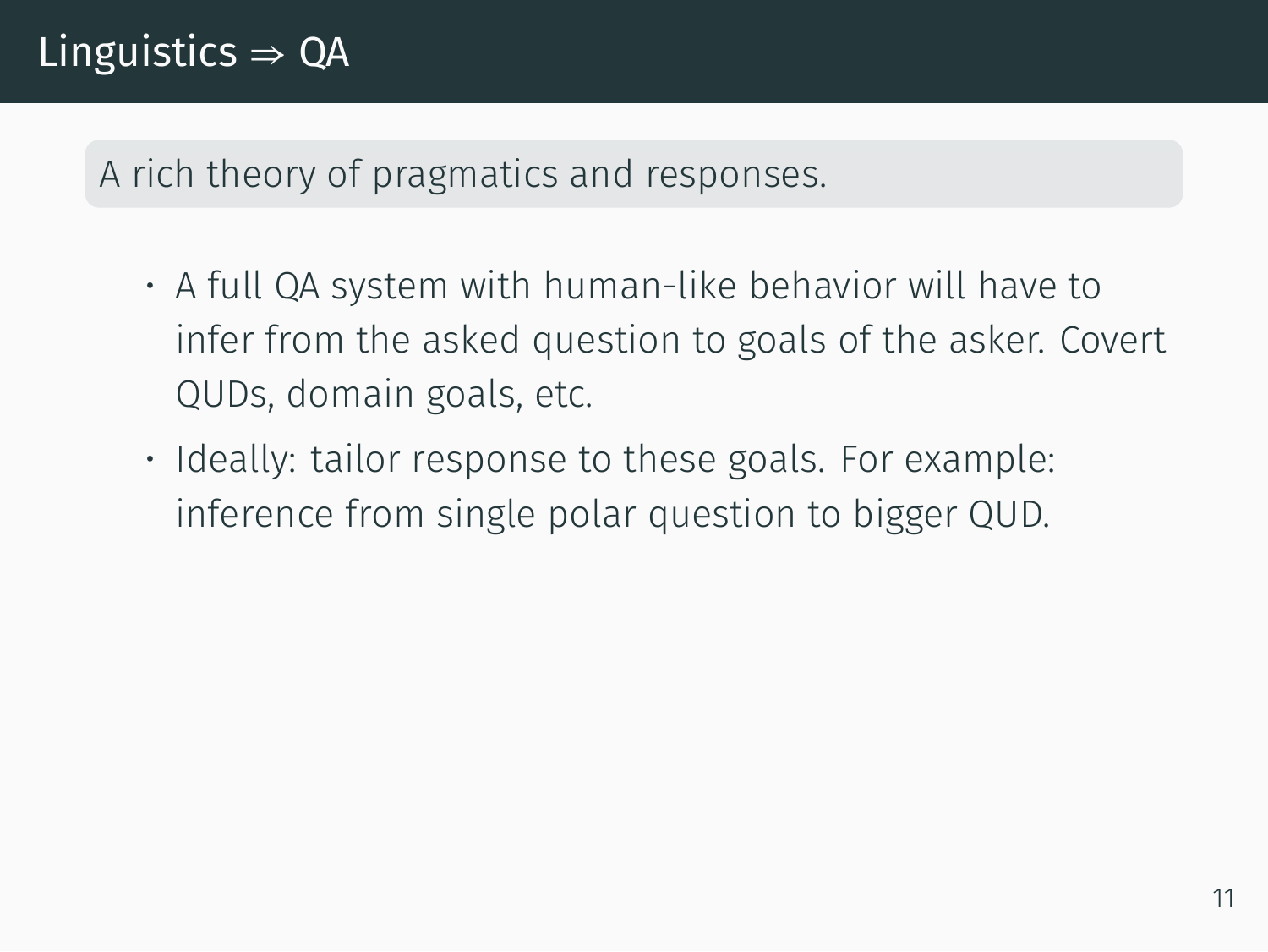# .A rich theory of pragmatics and responses.

- A full QA system with human-like behavior will have to infer from the asked question to goals of the asker. Covert QUDs, domain goals, etc.
- Ideally: tailor response to these goals. For example: inference from single polar question to bigger QUD.
- General theory of responses and coordination between agents – can this be adopted by QA (and related) systems? Explicit modeling of the context?

Evaluations – human performance?